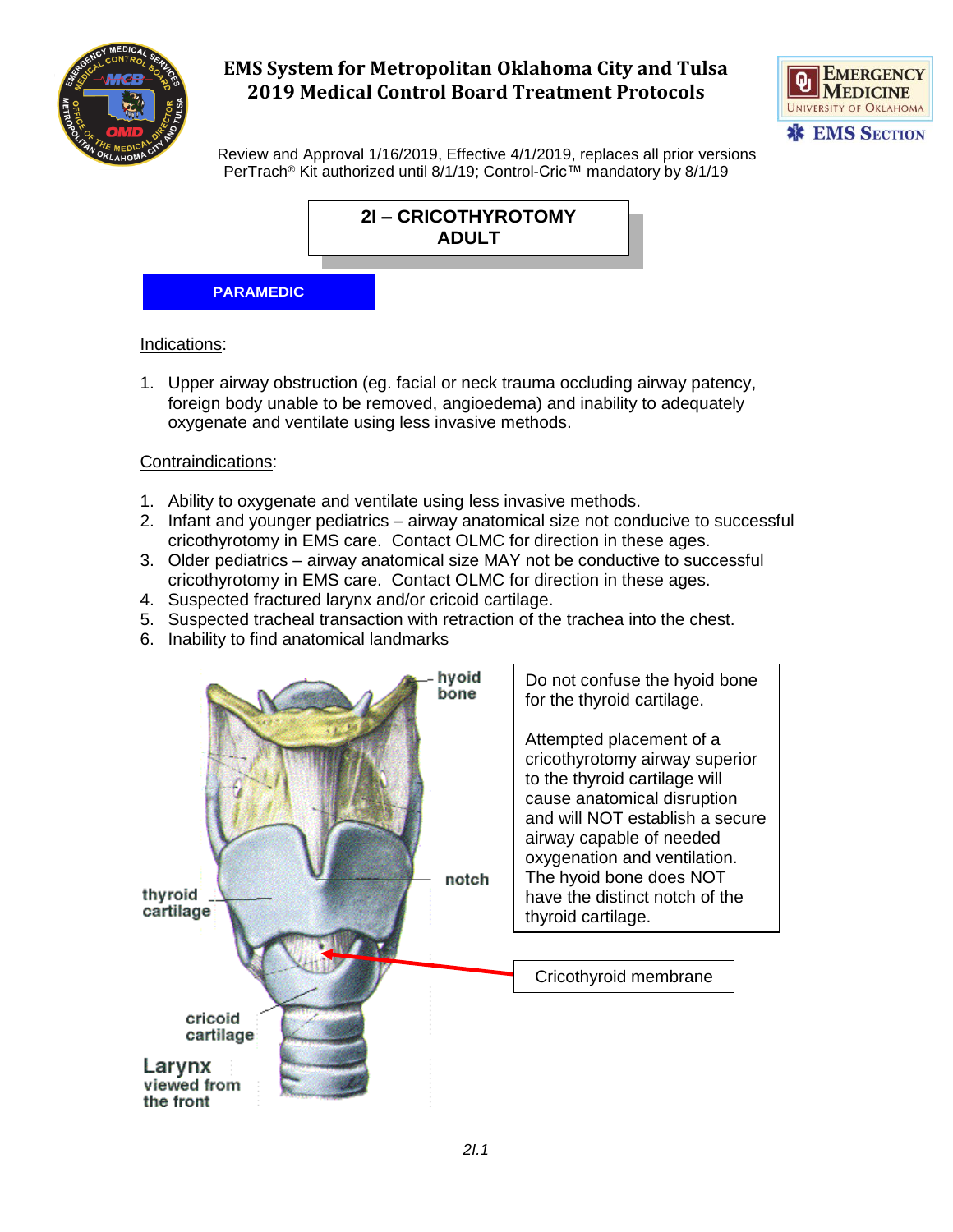



 Review and Approval 1/16/2019, Effective 4/1/2019, replaces all prior versions PerTrach<sup>®</sup> Kit authorized until 8/1/19; Control-Cric™ mandatory by 8/1/19

## **PROTOCOL 2I: Emergency Cricothyrotomy – Adult, cont.**

### Non-Surgical Technique (Control-Cric™):

- A. Position patent supine and identify the cricothyroid membrane.
- B. Stabilize the thyroid cartilage with the non-dominant hand (illustration shows the right hand as non-dominant). The dominant hand rests on the sternum, holding the device, with the scalpel oriented horizontal, across the neck at the cricothyroid membrane (illustration shows the left hand as dominant). (Figure 1)



C. Inserting the scalpel to its depth safety hub, make a horizontal incision through both the skin and the underlying cricothyroid membrane. (Figure 2)

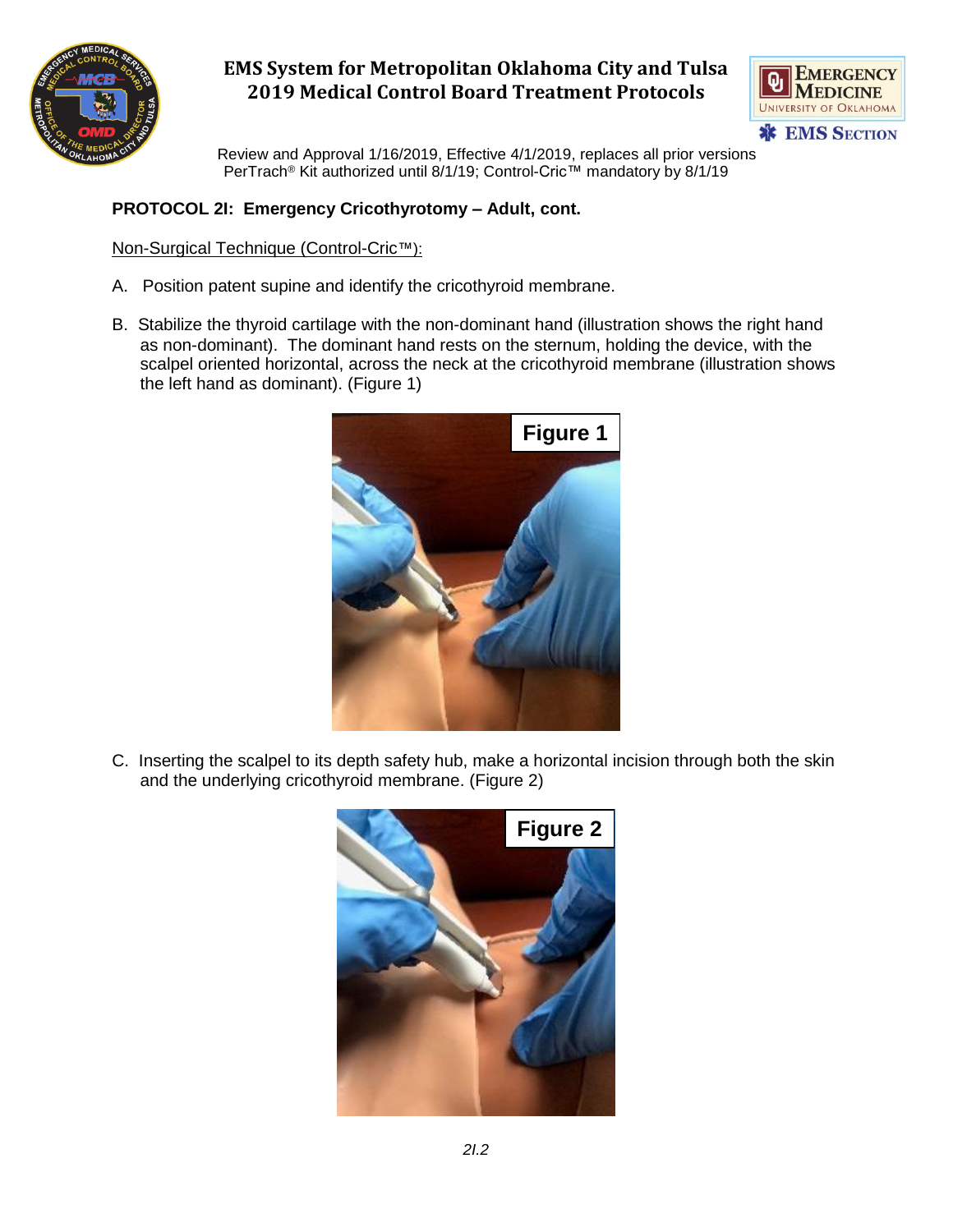



 Review and Approval 1/16/2019, Effective 4/1/2019, replaces all prior versions PerTrach<sup>®</sup> Kit authorized until 8/1/19; Control-Cric™ mandatory by 8/1/19

### **PROTOCOL 2I: Emergency Cricothyrotomy – Adult, cont.**

### Non-Surgical Technique (Control-Cric™), cont:

D. Slide the included tracheal hook down the handle with the thumb placed at the knob, advancing the tip of the hook into the incision made in Step C/Figure 2. (Figure 3)



E. Free the tracheal hook from the handle by sliding it fully down the handle and transfer control of the hook to the non-dominant hand. The tracheal hook should now be able to stabilize movement of the trachea as it is pulled in a controlled force and manner, with the hook under the inferior edge of the thyroid cartilage. (Figure 4)

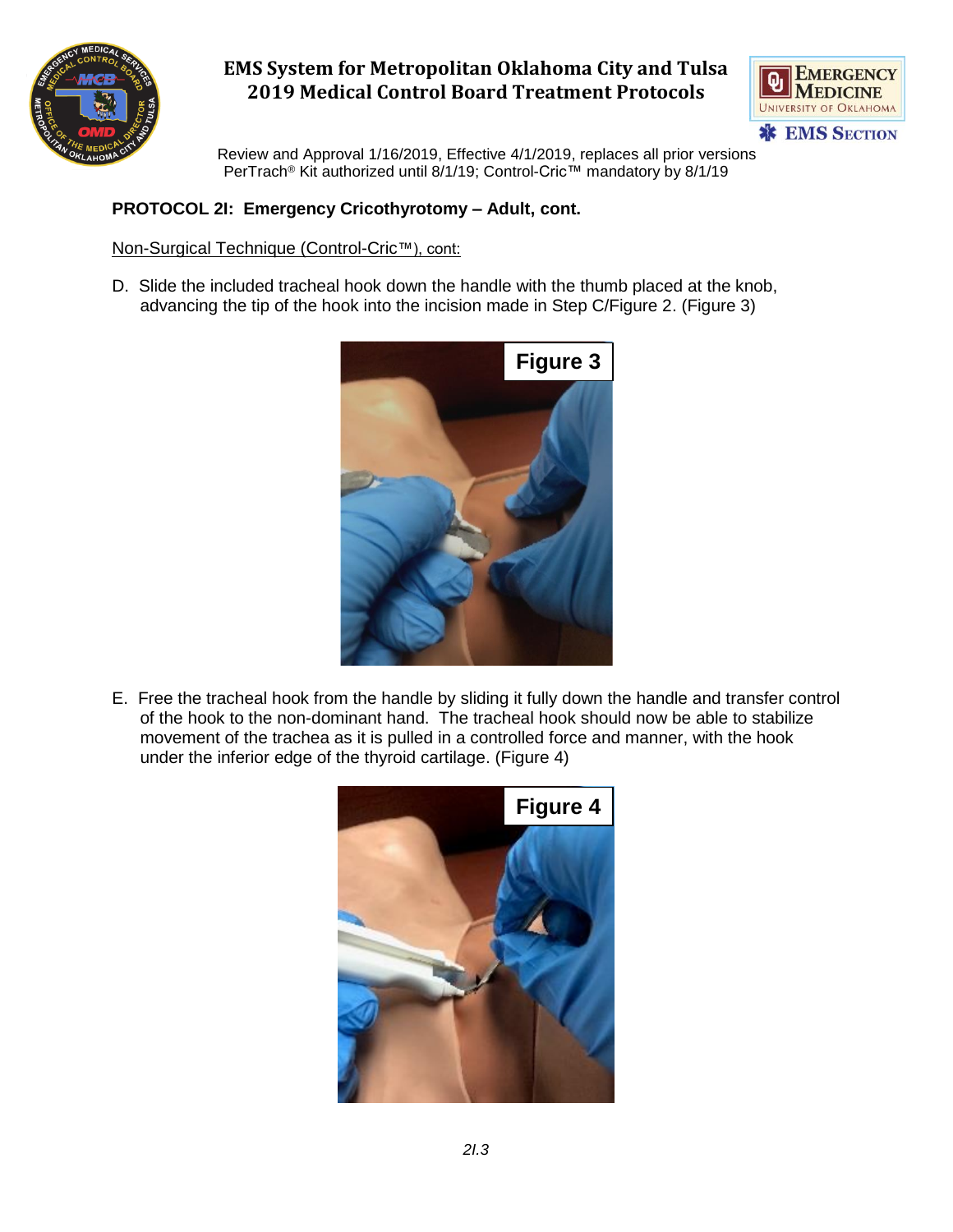



 Review and Approval 1/16/2019, Effective 4/1/2019, replaces all prior versions PerTrach<sup>®</sup> Kit authorized until 8/1/19; Control-Cric™ mandatory by 8/1/19

## **PROTOCOL 2I: Emergency Cricothyrotomy – Adult, cont.**

#### Non-Surgical Technique (Control-Cric™), cont:

F. Insert the Cric-Key™ through the cricothyroid membrane incision. Confirm placement by moving the Cric-Key™ introducer along the anterior wall of the trachea to feel for the tracheal rings as partial confirmation of correct placement. (Figure 5)



G. Remove the Cric-Key™ introducer. (Figure 6) Inflate the cuff until resistance is met. Confirm placement with continuous waveform capnography. See also Protocol 3H: Waveform Capnography – Adult & Pediatric.

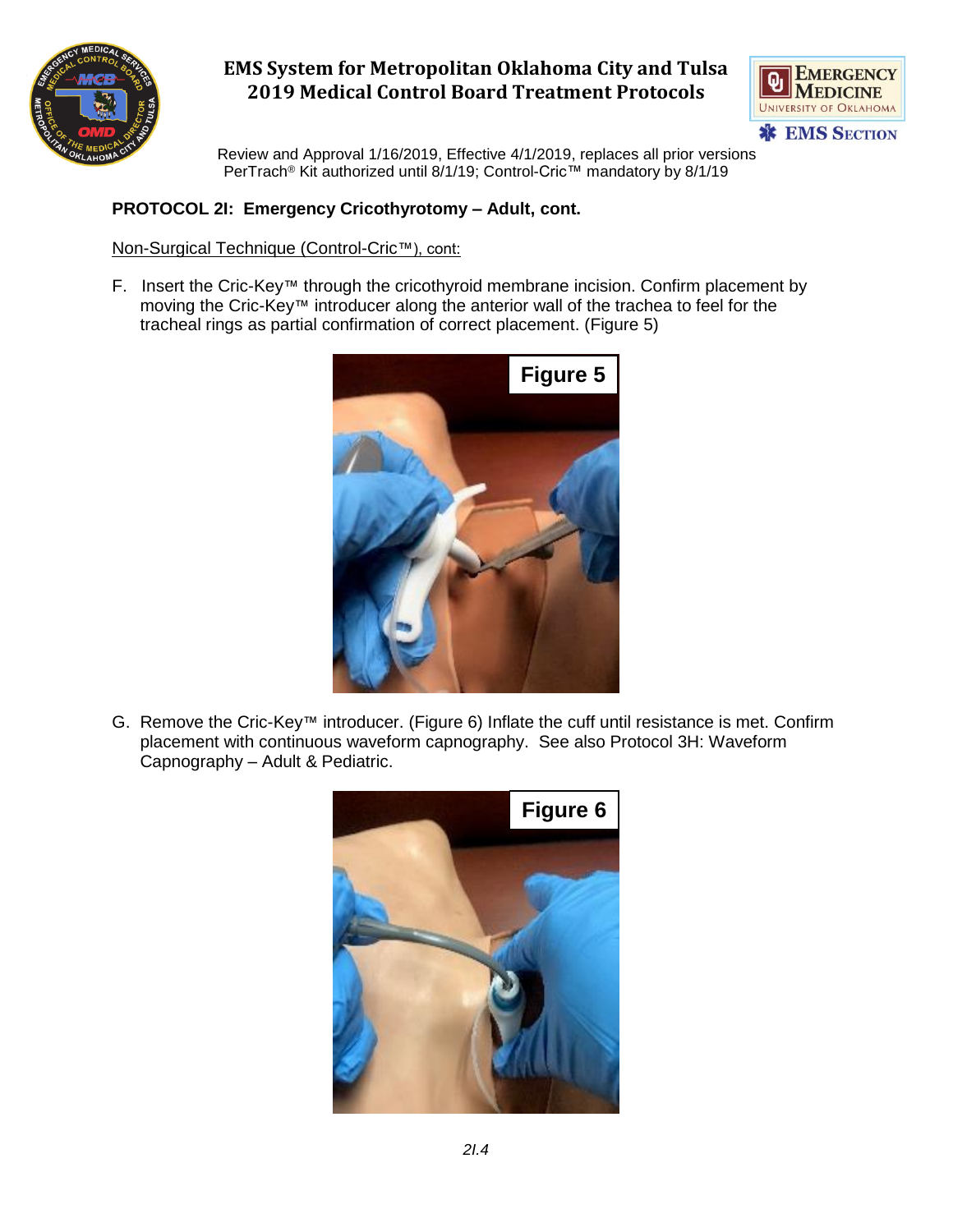



 Review and Approval 1/16/2019, Effective 4/1/2019, replaces all prior versions PerTrach<sup>®</sup> Kit authorized until 8/1/19; Control-Cric™ mandatory by 8/1/19

### **PROTOCOL 2I: Emergency Cricothyrotomy – Adult, cont.**

#### Non-Surgical Technique (Control-Cric™), cont:

G. Secure the cricothyrotomy airway with the included stabilizing strap. (Figure 7)



Surgical Technique (6.0 endotracheal tube and tracheal hook):

- A. Establish adequate space and lighting. Do not attempt cricothyrotomy in poorly visualized conditions.
- B. If rapidly available, clean anterior neck with ChloraPrep®, Betadine®, or alcohol wipe.
- C. Definitively locate the following landmarks: thyroid cartilage ("Adam's apple") and cricoid cartilage. The cricothyroid membrane lies between these cartilages.
- D. Using the non-dominant hand, spread the overlying skin taut with the thumb and fingers, and slightly depress the skin over the cricothyroid membrane with the index finger to mark the site of cricothyrotomy. Do not release the non-dominant hand from the neck until the procedure is complete! Once the anatomy is found and defined, avoid movement of the anatomy to promote proper cricothyrotomy airway placement.
- E. Stabilization of the anatomy requires assistance from a second EMS professional, preferably licensed as a paramedic as well.
- F. Ask second EMS professional to aspirate all air from the endotracheal tube cuff.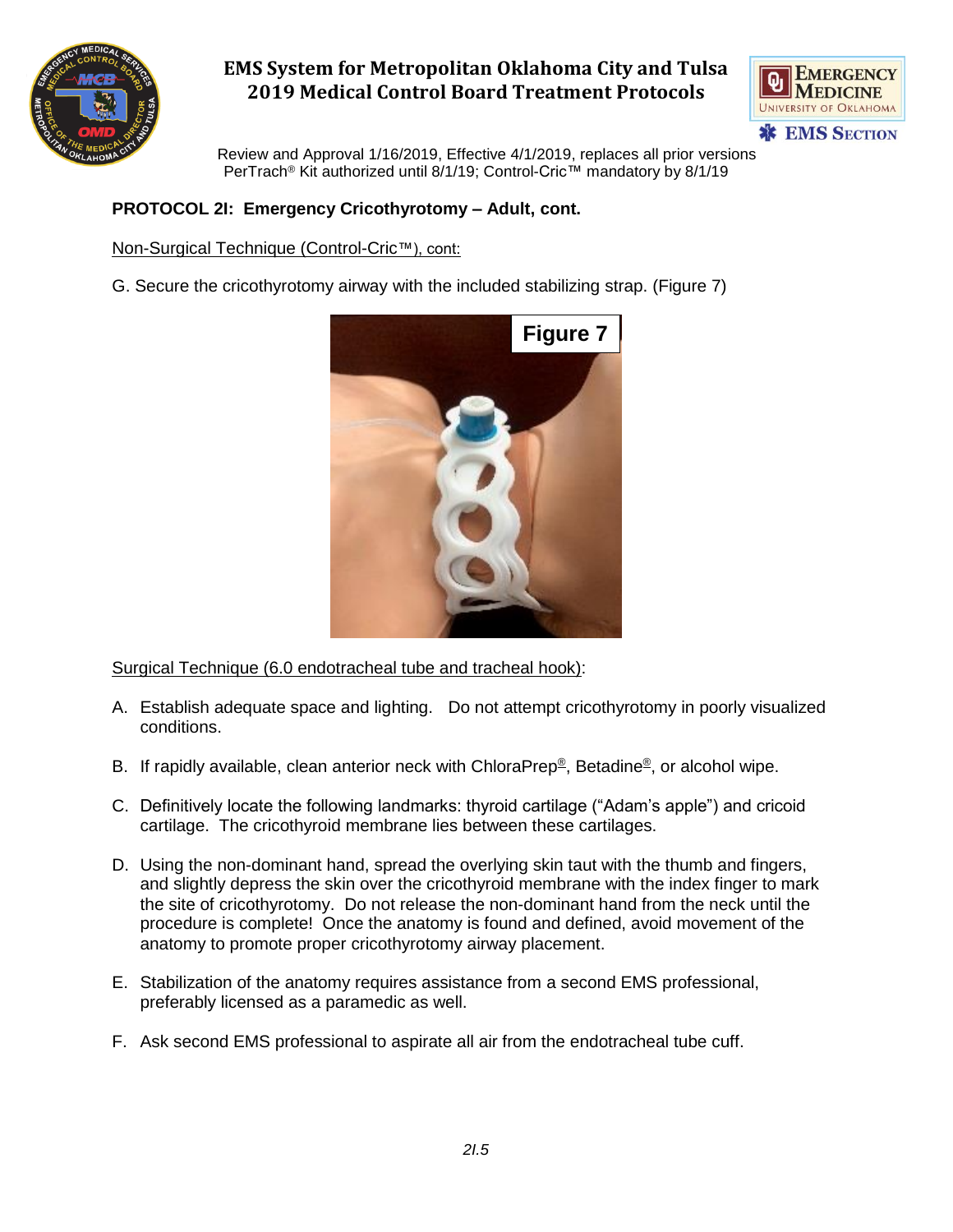



 Review and Approval 1/16/2019, Effective 4/1/2019, replaces all prior versions PerTrach<sup>®</sup> Kit authorized until 8/1/19; Control-Cric™ mandatory by 8/1/19

### **PROTOCOL 2I: Emergency Cricothyrotomy – Adult, cont.**

#### Surgical Technique, cont.:

- G. Using a sterile scalpel, make a vertical incision in the mid-line of the neck extending from just above the lower edge of the thyroid cartilage to the middle of the cricoid cartilage. Make the depth of this incision sufficient to extend through the skin and fatty tissue underneath.
- H. Using sterile hemostats, spread the incision open horizontally to expose the cricothyroid membrane. Instruct the second EMS professional to hold the hemostats in this position.
- I. Using the same scalpel as in Step G, now make a short horizontal incision in the middle of the cricothyroid membrane. There is a small artery running vertically on each side of the cricothyroid membrane. Keeping the horizontal incision less than  $\frac{1}{2}$  inch (approx. 1 cm) will decrease bleeding that may occur.
- J. Pass the 6.0 mm endotracheal tube through the horizontal incision in the cricothyroid membrane, angling the tube inferior and posterior along the tracheal anatomy. A "washboard" sensation may be felt as the tube slides along the tracheal wall. Avoid excessive pressure in placing the endotracheal tube, but a moderate degree may be required to first pass the endotracheal tube through the cricothyroid membrane. If significant resistance is encountered (without suspicion of lower respiratory tract foreign body), the hemostats used in Step H may be used to spread the cricothyroid membrane incision vertically while the endotracheal tube is passed through it and/or use of the tracheal hook may better stabilize the anatomy to overcome resistance to airway passage.
- K. Inflate the endotracheal cuff and verify airway placement per Protocol 2J Confirmation of Artificial Airway Placement.
- L. Secure the airway using a cloth tie or commercial endotracheal tube restraint while continuing oxygenation and ventilation. Artificial ventilation will generally be easier if the endotracheal tube is cut to a shorter length. Be careful to cut the upper aspect of the endotracheal tube above the insertion site of the cuff inflation portal to avoid irreversible cuff deflation.

#### Non-Surgical Technique (PerTrach® Kit and tracheal hook):

- A. Establish adequate space and lighting. Do not attempt cricothyrotomy in poorly visualized conditions.
- B. If rapidly available, clean anterior neck with ChloraPrep®, Betadine®, or alcohol wipe.
- C. Definitively locate the following landmarks: thyroid cartilage ("Adam's apple") and cricoid cartilage. The cricothyroid membrane lies between these cartilages in the neck midline.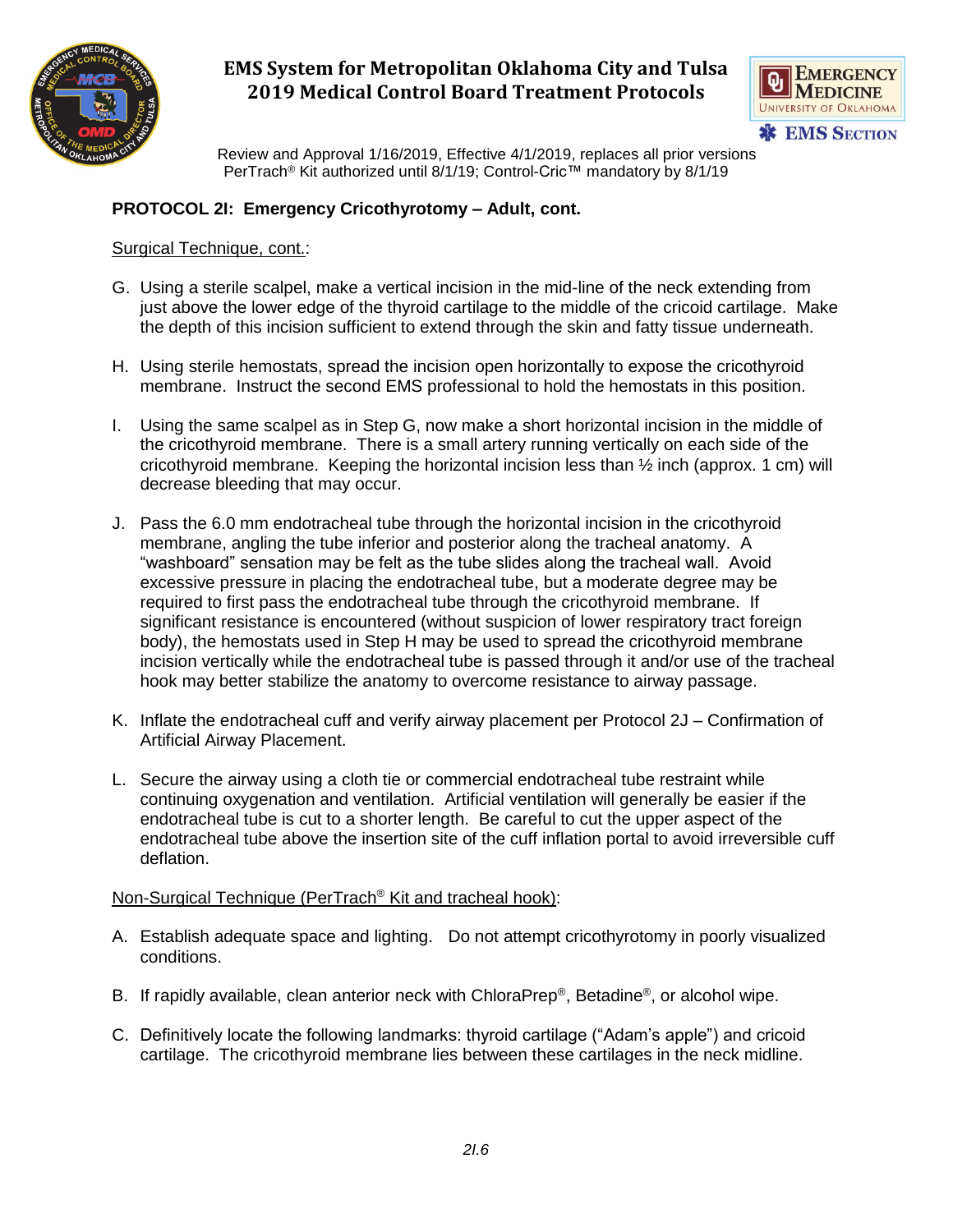



 Review and Approval 1/16/2019, Effective 4/1/2019, replaces all prior versions PerTrach® Kit authorized until 8/1/19; Control-Cric™ mandatory by 8/1/19

## **PROTOCOL 2I: Emergency Cricothyrotomy – Adult, cont.**

### Non-Surgical Technique (PerTrach® Kit and tracheal hook), cont.

- D. Using the non-dominant hand, spread the overlying skin taut with the thumb and fingers, and slightly depress the skin over the cricothyroid membrane with the index finger to mark the site of cricothyrotomy. Do not release the non-dominant hand from the neck until the procedure is complete! Once the anatomy is found and defined, avoid movement of the anatomy to promote proper cricothyrotomy airway placement.
- E. Stabilization of the anatomy requires assistance from a second EMS professional, preferably licensed as a paramedic as well.
- F. Ask second EMS professional to aspirate all air from the tracheostomy tube cuff.
- G. Using the dominant hand on the break-away needle and syringe, puncture in the lower half of the cricothyroid membrane, mid-line, at a 45 degree angle towards the chest (following the path of the airway from superior to inferior). Once air is aspirated in the syringe, advance another few millimeters in depth and remove the syringe.
- H. Using the included small scalpel, make a single vertical "stab" incision immediately to one side of the needle.
- I. Place a tracheal hook in the incision and position the hook to pull anterior and superior on the inferior border of the thyroid cartilage. Exercise caution when manipulating the tracheal hook into the incision – the tip of most tracheal hooks is particularly sharp-edged.
- J. The second EMS professional should now control the tracheal hook.
- K. Palming the airway and dilator stylet, advance through the needle until resistance is met. The second EMS professional should split the needle by compressing and widening the "butterfly" tips on the needle and then remove each side of the needle. Constant inward/downward pressure on the airway and stylet must be maintained to avoid inadvertent displacement of the airway and ensure the tip of the airway will remain in the trachea.
- L. Continue to advance the airway/stylet until the airway is fully in the trachea (airway passed to hub contact with overlying skin) and remove the tracheal hook.
- M. Inflate the airway cuff and verify airway placement per Protocol 2J Confirmation of Artificial Airway Placement.
- N. Secure the airway using the cloth tie while continuing oxygenation and ventilation.